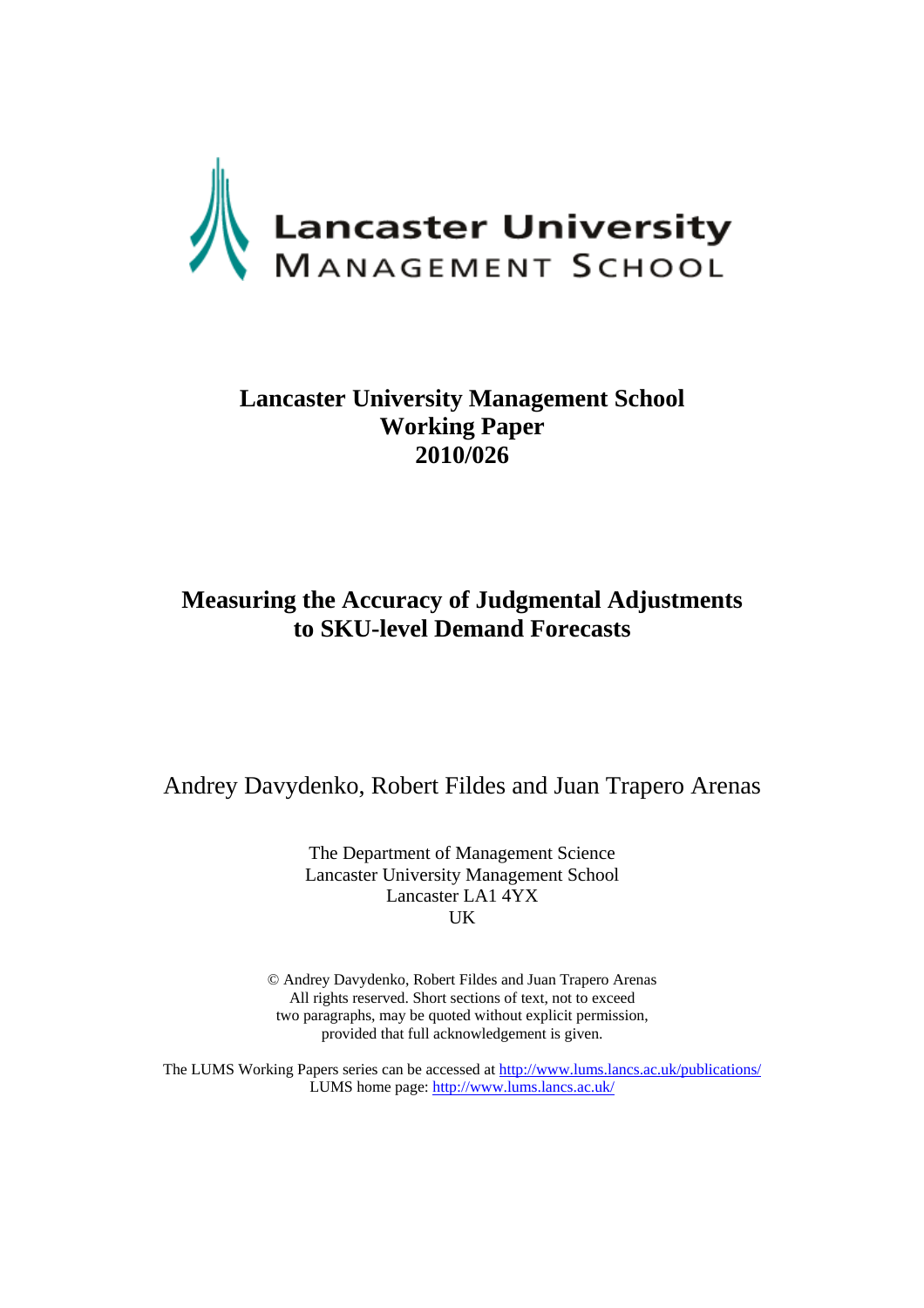# Measuring the Accuracy of Judgmental Adjustments to SKU-level Demand Forecasts

Davydenko A., Fildes R., Trapero J.R.

a.davydenko@lancaster.ac.uk

*Lancaster University Department of Management Science LA1 4YX, UK* 

June 4, 2010

#### **Abstract**

The paper shows that due to the features of SKU (stock-keeping unit) demand data wellknown error measures previously used to analyse the accuracy of adjustments are generally not advisable for the task. In particular, percentage errors are affected by outliers and biases arising from a large number of low actual demand values and correlation between forecast errors and actual outcomes. It is also shown that MASE is equivalent to the arithmetic average of relative mean absolute errors (MAEs) and inherently is biased towards overrating the benchmark method. Therefore existing measures cannot deliver easily interpretable and unambiguous results.

To overcome the imperfections of existing schemes a new measure is introduced which indicates average relative improvement of MAE. In contrast to MASE the proposed scheme is based on finding the geometric average of relative MAEs. This allows objective evaluation of relative change in forecasting accuracy yielded by the use of adjustments. Empirical analysis employed a large number of observations collected from a company specialising on manufacturing of fast-moving consumer goods (FMCG). The results suggest that adjustments reduced MAE of baseline statistical forecast on average by approximately 10%. Using a binomial test it was confirmed that adjustments improved the accuracy of forecasts significantly more frequently rather than they reduced it.

**Keywords**: *judgmental adjustments*, *forecasting support systems*, *forecast accuracy, forecast evaluation, forecast error measures*.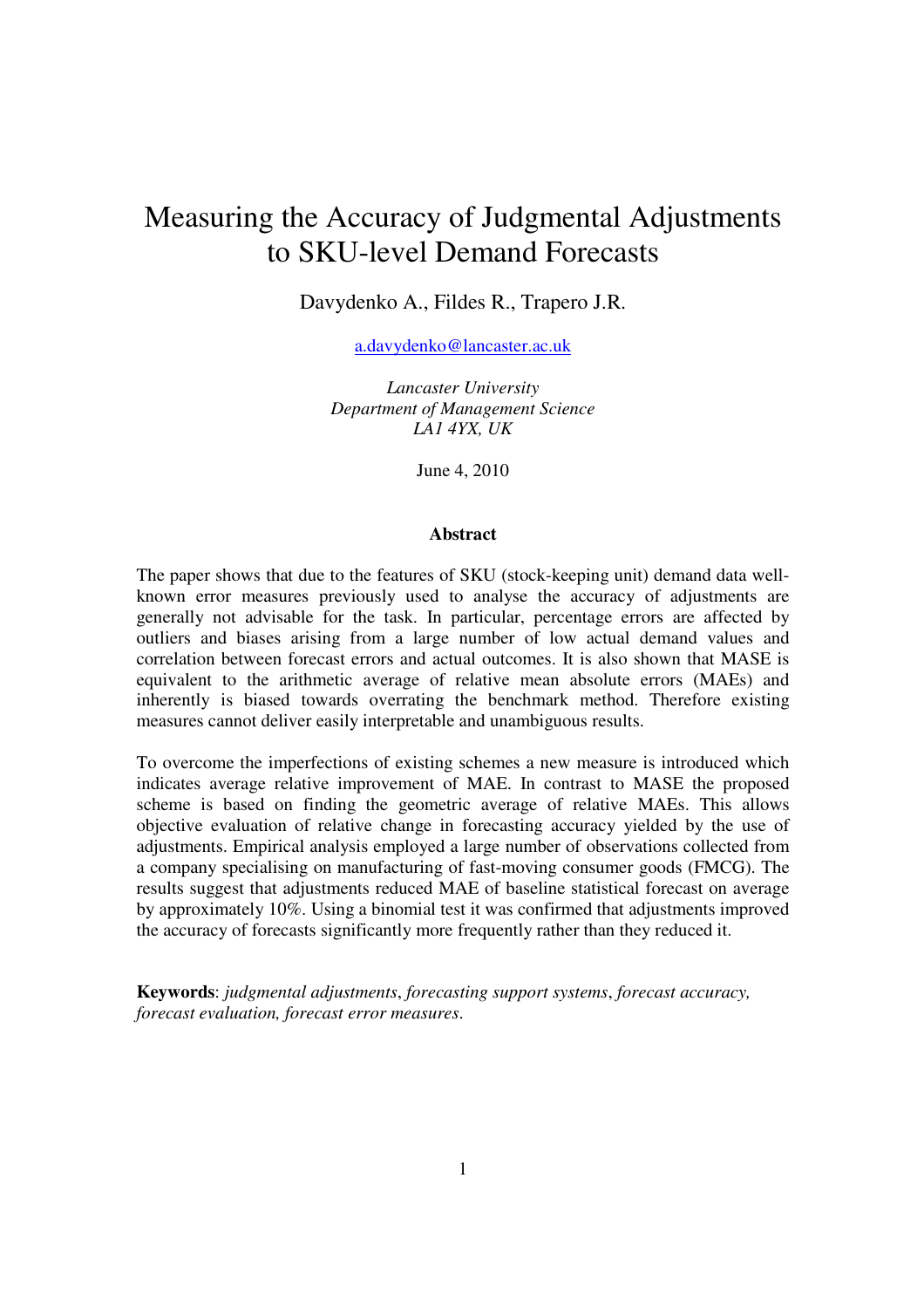# 1. Introduction

Judgmental adjustments to baseline statistical forecasts are widely used for demand forecasting at a level of SKUs (stock-keeping units) (Sanders and Ritzman 2004, Fildes, et al. 2009). At the same time, empirical evidence suggests that judgments under uncertainty are affected by various types of cognitive biases and inherently are nonoptimal (Tversky and Kahneman 1974). Therefore it is important to monitor the performance of adjustments in order to ensure the rational use of resources invested in the forecasting process.

This paper shows that due to the features of SKU demand data well-known error measures are generally not advisable for the evaluation of adjustments and can even give misleading results. In particular, percentage measures cannot be efficiently used because of a large number of extremely high percentage errors arising from a relatively low actual demand values. Moreover, it was found that percentage errors penalise the errors of positive and negative adjustments differently due to the correlation between demand values, forecast errors, and the adjustment sign.

MASE (mean absolute scaled error) measure proposed in (Hyndman and Koehler 2006) to overcome the disadvantages of percentage measures was also found to be unsuitable for the adjustments data. The paper shows that MASE is equivalent to the weighted arithmetic average of relative mean absolute errors (MAEs). One of the disadvantages of this scheme is that it introduces a bias towards overrating the performance of a benchmark forecast. This happens because when using the arithmetic average the reward for improving MAE of benchmark forecast does not compensate the penalty given for reducing benchmark MAE by the same quantity. Another disadvantage of MASE scheme in the given context is that it is influenced by outliers arising as a result of dividing by small benchmark MAE values.

To ensure a more reliable evaluation of the effectiveness of adjustments this paper recommends using an enhanced scheme that shows average relative improvement in MAE. In contrast to MASE it is proposed to use the weighted geometric average to find average relative MAE. By taking the statistical forecast as a benchmark it becomes possible to objectively evaluate the relative change in forecasting accuracy yielded by the use of judgmental adjustments. Therefore the proposed statistic can be used to provide a more robust and easily interpretable indicator of changes in accuracy.

Previously the analysis of the accuracy of adjustments was done in a number of empirical studies (Fildes, et al. 2009, Nikolopoulos 2008, Franses and Legerstee 2010). However, different measures were applied to different datasets and suggested different conclusions. The analysis of adjustments was mainly performed with the use of percentage errors. This paper considers the appropriateness of previously used measures and demonstrates the use of the proposed enhanced accuracy measurement scheme based on a real dataset.

The current research employed data collected from a company specialising on manufacturing of fast-moving consumer goods (FMCG). The data contains observed monthly values of actual SKU-level demand, corresponding one-step-ahead statistical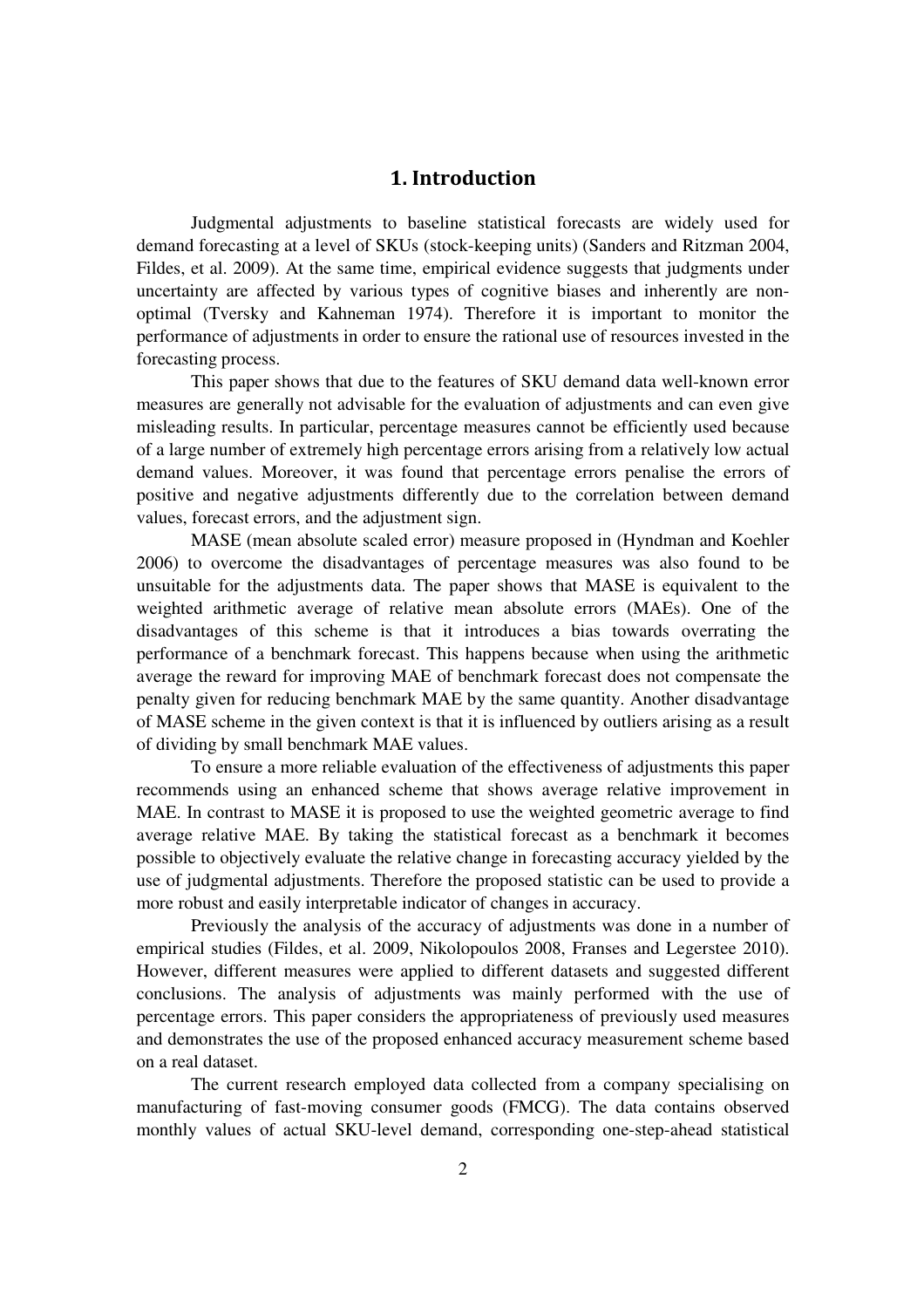forecasts, and judgmentally adjusted forecasts relating to 413 SKUs. In total, 7544 cases of forecasts and corresponding actual outcomes pertaining to a period of three years have been analysed.

## 2. Appropriateness of Existing Measures

#### 2.1. Percentage errors

A traditional way to compare the accuracy of forecasts across multiple time series is based on using absolute percentage errors (Hyndman and Koehler 2006).

Let the forecasting error for a given time period  $t$  and SKU  $i$  be

$$
e_{i,t}=Y_{i,t}-F_{i,t},
$$

where  $Y_{i,t}$  is a demand value for SKU *i* observed at time t,  $F_{i,t}$  is the forecast of  $Y_{i,t}$ .

The percentage error (PE) is calculated as

$$
p_{i,t} = 100 \times e_{i,t}/Y_{i,t}.
$$

The most popular PE-based measures are MAPE and MdAPE which are defined as follows:

$$
MAPE = mean(|p_{i,t}|),
$$
  

$$
MdAPE = median(|p_{i,t}|),
$$

where mean( $|p_{i,t}|$ ) denotes the sample mean of  $|p_{i,t}|$  over all available values, and median( $|p_{i,t}|$ ) is the sample median.

These measures served as a main tool for the analysis of judgmental adjustments in some recent empirical studies (Fildes, et al. 2009, Nikolopoulos 2008). In order to determine a change in forecasting accuracy MAPE and MdAPE values were calculated and compared for statistical baseline forecasts and for final judgmentally adjusted forecasts. The significance in the change of accuracy was assessed based on the distribution of the differences between absolute percentage errors (APEs) of forecasts. The difference between APEs is defined as

$$
d_{i,t}^{\text{APE}} = |p_{i,t}^{\text{f}}| - |p_{i,t}^{\text{s}}|,
$$

where  $|p_{i,t}^f|$  and  $|p_{i,t}^s|$  denote APEs for the same SKU i and same period t for final and baseline statistical forecasts respectively. In (Nikolopoulos 2008) a paired *t*-test was used to detect if the mean of  $d_{i,t}^{\text{APE}}$  was significantly different from zero, while in (Fildes, et al. 2009) it was suggested testing whether the median of  $d_{i,t}^{\text{APE}}$  significantly differs from zero using two-sample paired (Wilcoxon) sign rank test.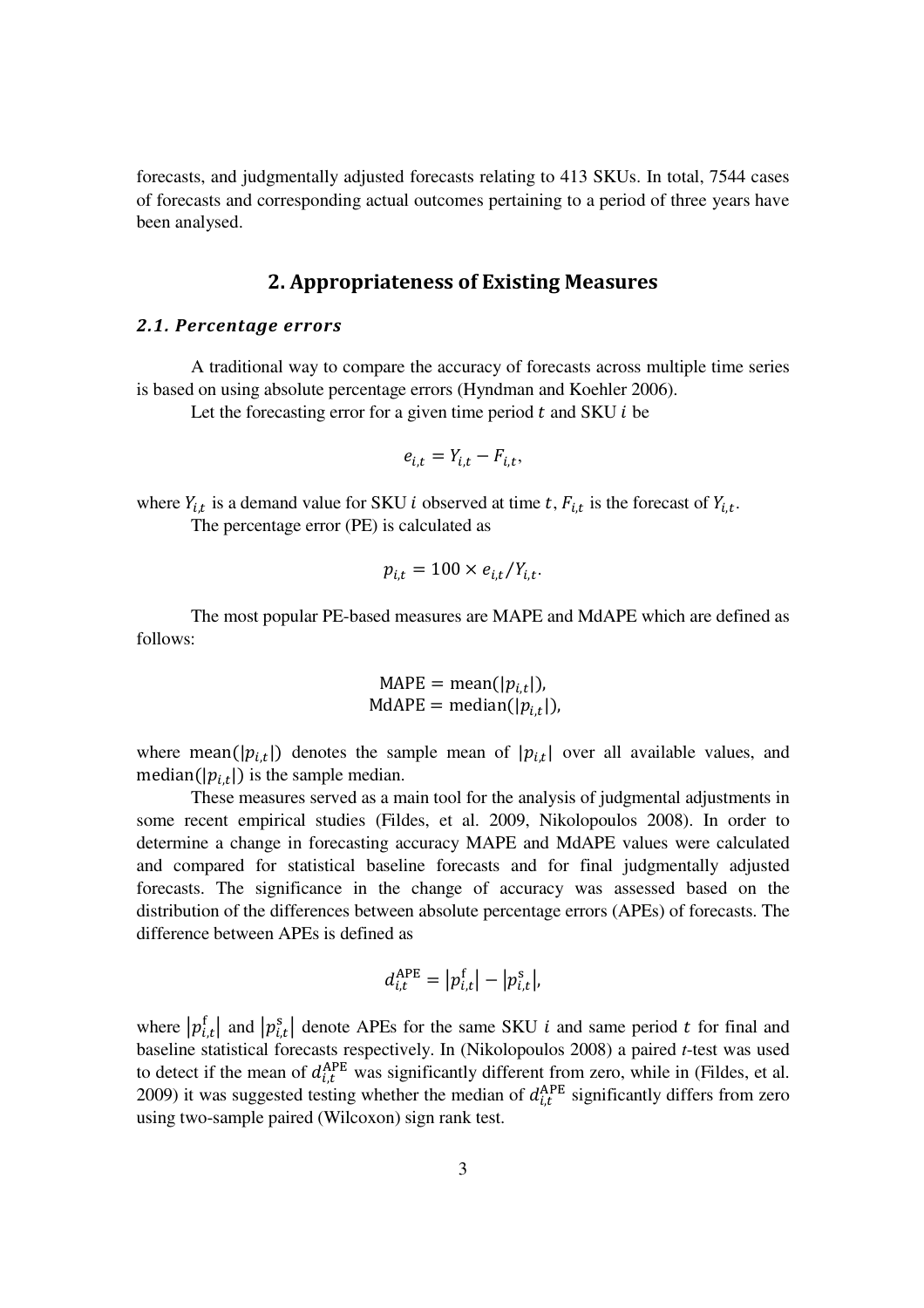It can be shown that the sample mean of  $d_{i,t}^{\text{APE}}$  is the difference between MAPE values corresponding to statistical and final forecasts:

mean
$$
(d_{i,t}^{APE})
$$
 = mean $(|p_{i,t}^f|)$  - mean $(|p_{i,t}^s|)$  = MAPE<sup>f</sup> - MAPE<sup>s</sup>. (1)

Therefore testing the mean or median of  $d_{i,t}^{\text{APE}}$  against zero using the abovementioned tests means finding out if MAPE<sup>f</sup> significantly differs from MAPE<sup>s</sup>.

The reported results suggest that overall values of MAPE and MdAPE were improved by the use of adjustments, but the accuracy of positive and negative adjustments differed substantially. Based on MAPE measure it was found that positive adjustments did not significantly change forecasting accuracy, while negative adjustments lead to significant improvements.

However, the current research has shown that percentage errors have a number of disadvantages when applying to the adjustments data.

One well-known disadvantage of percentage errors is that when the actual value  $Y_{i,t}$  in the denominator is relatively small compared to forecast error  $e_{i,t}$  the resulting percentage error  $p_{i,t}$  becomes extremely large, which distorts the results of further analysis (Hyndman and Koehler 2006). Such high values can be treated as outliers since they do not allow for a meaningful interpretation. However, identifying outliers in a skewed distribution is a non-trivial problem where it is needed to determine an appropriate trimming level in order to achieve adequacy of distribution characteristics, while at the same time not to lose too much information. Usually authors choose the trimming level according to their intuition and experience as 1% or 2% (Fildes, et al. 2009, Nikolopoulos 2008), but this decision still remains highly subjective.

At the same time, SKU-level demand time series typically exhibit a high degree of variation among actual values due to seasonal effects and different stages of a product life cycle. Therefore adjustments data can contain a high proportion of low demand values, which makes PE-based measures inadvisable. In addition, all cases with zero actual values should be excluded from analysis since the percentage error cannot be computed when  $Y_{i,t} = 0$  due to its definition.

Obtaining extreme percentage errors can be illustrated using scaled values of errors and actual demand values (Fig. 1). The variables shown were scaled by the standard deviation of actual values in each series in order to eliminate differences between time series. It can be seen that final forecast errors have a truncated and skewed distribution, correlate both with actual values and the sign of adjustments, and a substantial proportion of errors is comparable to actual demand values. Excluding observations with relatively low values on the original scale (here all observations less than 10 were excluded from the analysis as was done in (Fildes, et al. 2009)) still cannot sufficiently improve the properties of percentage errors since a large number of observations remains in the area where the actual demand value is less than the absolute error. This results in extremely high (>100%) and hardly interpretable percentage errors as well as high variance of the difference in absolute percentage errors  $d_{i,t}^{\text{APE}}$ .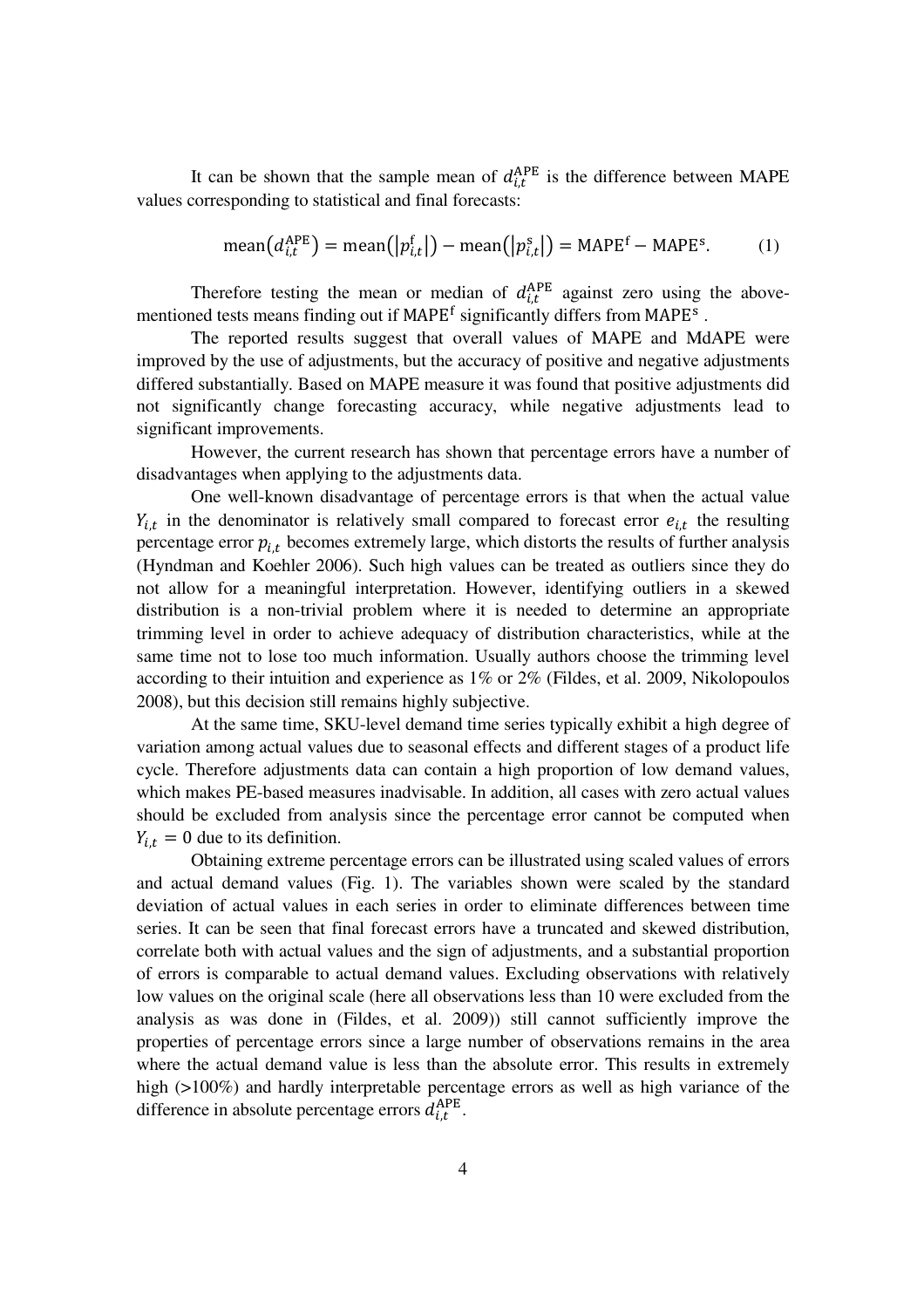

**Figure 1. Dependencies between forecast error, actual value, and the sign of adjustment (based on scaled data). Absolute errors in the area below the dashed line are higher than corresponding actual demand values and therefore result in extreme percentage errors (Fig. 2).** 



**Figure 2. Percentage errors depending on actual demand value and adjustment sign.** 

Fig. 1(a,b) illustrates that errors arising from positive adjustments are on average negative and correspond to low actual values of demand, while negative adjustments on average lead to positive errors and relate to higher actuals. Transition to percentage measures magnifies the errors of positively adjusted forecasts (Fig. 1(a), Fig. 2(a)) due to low values of actual demand. The opposite transformation happens with the errors of negative adjustments (Fig. 1(b), Fig. 2(b)). Moreover, the distribution of  $d_{i,t}^{APE}$  for positive adjustments becomes highly diffuse, which does not allow a proper estimation of its characteristics.

One of the important effects arising from the presence of cognitive biases and nonnegative nature of demand values is that most damaging positive adjustments typically correspond to low actuals, while worst negative adjustments correspond to high actuals. More specifically, the following general dependency can be found within most time series.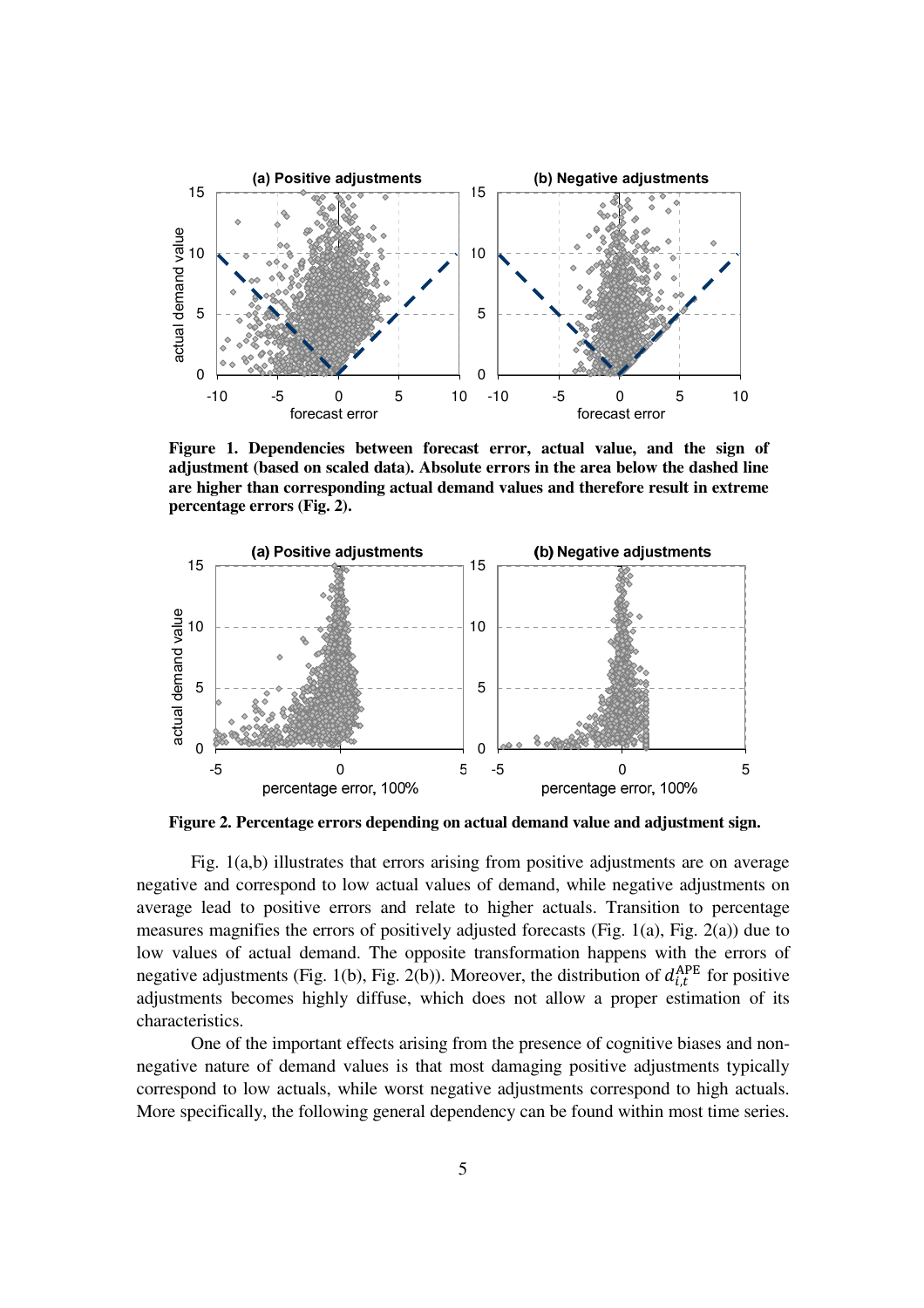The difference between absolute final forecast error  $|e_{i,t}^{\dagger}|$  and absolute statistical forecast error  $|e_{i,t}^s|$  is positively correlated with actual value  $Y_{i,t}$  for positive adjustments, while for negative adjustments there is a negative correlation. To reveal this effect distribution-free measures of association between variables were used. For each time series  $i$  Spearman's  $\rho$ coefficients were calculated representing the correlation between the improvement in terms of absolute errors  $\left( |e_{i,t}^{f}| - |e_{i,t}^{s}| \right)$  and actual value  $Y_{i,t}$ . Fig. 3 shows the distribution of coefficients  $\rho_i^+$  calculated for positive adjustments and  $\rho_i^-$  that correspond to negative adjustments. For the given dataset mean $(\rho_i^+) \approx 0.47$  and mean $(\rho_i^-) \approx -0.44$ , which indicates that the improvement in forecasting markedly correlates with actual demand values and this relationship is inversely different for positive and negative adjustments.



Figure 3. Spearman's  $\rho$  coefficients showing correlation between the improvement **in accuracy and actual demand value.** 

This means that the improvement in terms of percentage errors  $d_{i,t}^{\text{APE}}$  (which can as well be expressed as  $d_{i,t}^{\text{APE}} = 100 \times (|e_{i,t}^{\text{f}}| - |e_{i,t}^{\text{s}}|)/Y_{i,t}$  will underrate the accuracy of positive adjustments as a result of dividing the difference of absolute errors by higher actuals. In the same way it will overrate the accuracy of negative adjustments. Since the difference in MAPEs is calculated as a mean improvement in terms of percentage errors (in accordance with formula (1)), the comparison of forecasts using MAPE will also give a biased result towards overrating positive adjustments and underrating negative adjustments. Consequently, since the forecast errors arising from adjustments of different signs are penalised differently, the MAPE measure is not sufficiently appropriate for the comparison of the performance of adjustments of different signs. One of the aims of the present research therefore has been to reconsider the results of previous studies with the use of alternative measures.

Another measure based on percentage errors was used in (Franses and Legerstee 2010). In order to evaluate the accuracy of improvements RMSPE (root mean square percentage error) was calculated for both statistical and judgmentally adjusted forecast then compared. Based on this measure it was concluded that expert forecasts were not better than the model forecasts. However, RMSPE is also based on percentage errors and is even more affected by the outliers and biases described above.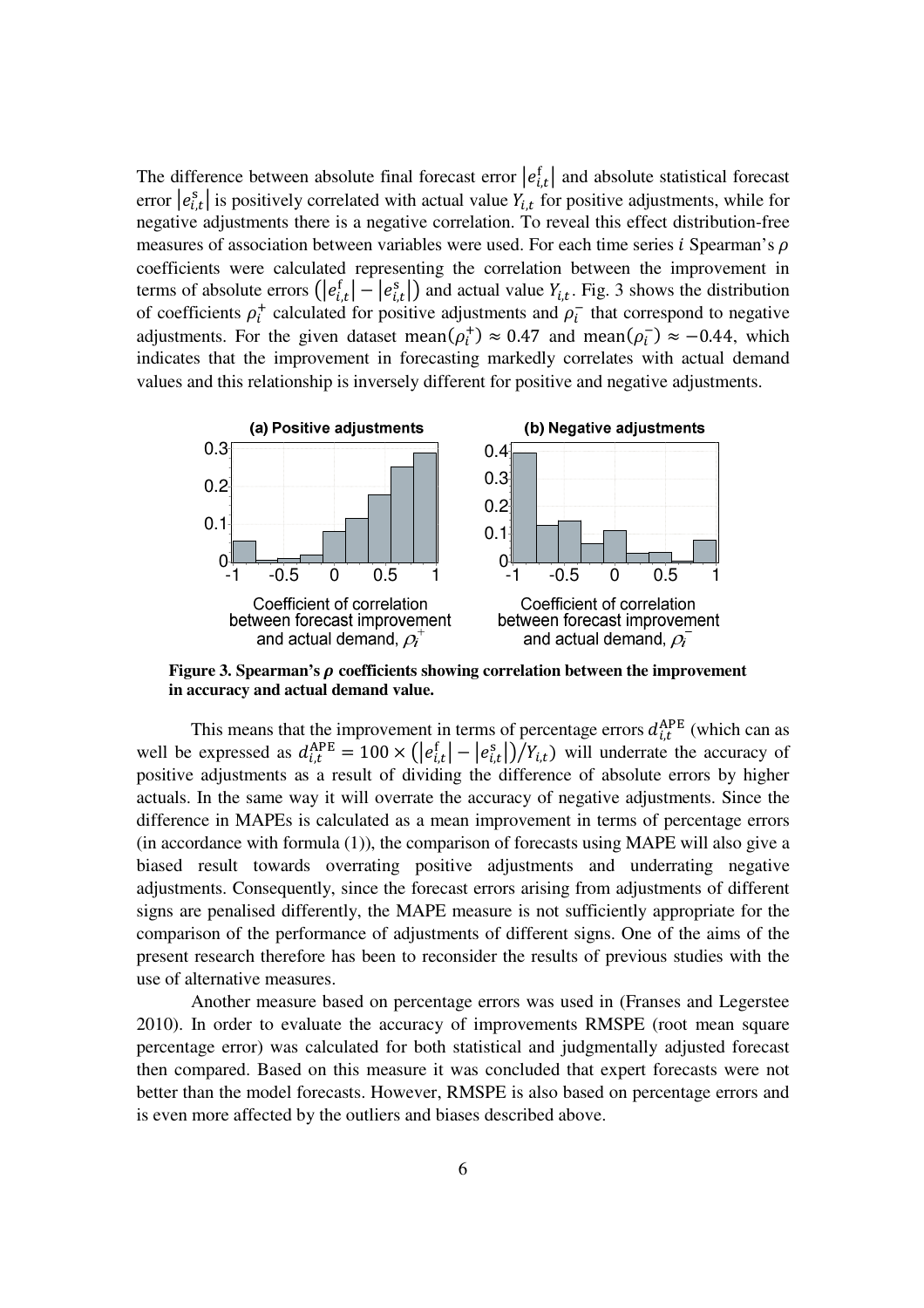#### 2.2. MASE (Mean Absolute Scaled Error)

In order to overcome the imperfections of PE-based measures it was proposed in (Hyndman and Koehler 2006) to use MASE (mean absolute scaled error). The MASE is found as follows (see Appendix 1):

$$
MASE = mean(|q_{i,t}|), q_{i,t} = \frac{e_{i,t}}{MAE_i^b},
$$

where  $MAE_i^b$  – mean absolute error (MAE) of the naïve (benchmark) forecast for series *i*.

The naïve method was chosen as a benchmark to ensure a sufficient number of forecasts for finding a non-zero and stable denominator. In the current case the number of available statistical forecasts is larger than the number of in-sample naïve forecasts. Therefore scaling can be done more efficiently using the MAE of statistical forecast:

$$
q_{i,t} = \frac{e_{i,t}^{\dagger}}{\text{MAE}_i^{\text{s}}}, \qquad \text{MAE}_i^{\text{s}} = \frac{1}{n_i} \sum_{j \in T_i} |e_{i,j}^{\text{s}}|,
$$

where  $e_{i,t}^{\text{f}}$  – error of judgmentally adjusted forecast for series *i* and period *t*,  $e_{i,j}^{\text{s}}$  – error of baseline statistical forecast for series i and period j,  $T_i$  – a set containing all time indexes for which the values of  $e_{i,t}^f$  for series i are known,  $n_i$  – the number of elements in  $T_i$ .

Though it was not specified in (Hyndman and Koehler 2006), it is possible to show (Appendix 1) that MASE is equivalent to the weighted arithmetic mean of relative MAEs:

$$
MASE = \frac{1}{\sum_{i=1}^{m} n_i} \sum_{i=1}^{m} n_i r_i, \quad r_i = \frac{MAE_i}{MAE_i^{b'}}
$$
(2)

where  $m$  – total number of series,  $MAE_i^b$  – MAE for a benchmark forecast for series *i*,  $MAE_i - MAE$  for the forecast being evaluated against the benchmark,  $n_i$  – the number of errors used to calculate  $MAE_i$ .

It is known that the arithmetic mean is not strictly appropriate for averaging observations representing relative quantities and in such situations the geometric mean should be used instead (Spizman and Weinstein 2008). As a result of using the arithmetic mean of MAE ratios formula (2) introduces a bias towards overrating the accuracy of a benchmark forecasting method. In other words, the penalty for bad forecasting becomes larger than the reward for good forecasting.

To show how MASE rewards and penalises forecasts it can be represented as

$$
MASE = 1 + \frac{1}{\sum_{i=1}^{m} n_i} \sum_{i=1}^{m} n_i (r_i - 1).
$$

The reward for improving benchmark MAE from A to B  $(A > B)$  in a series i is found as  $R_i = n_i(1 - B/A)$ , while the penalty for reducing benchmark MAE from B to A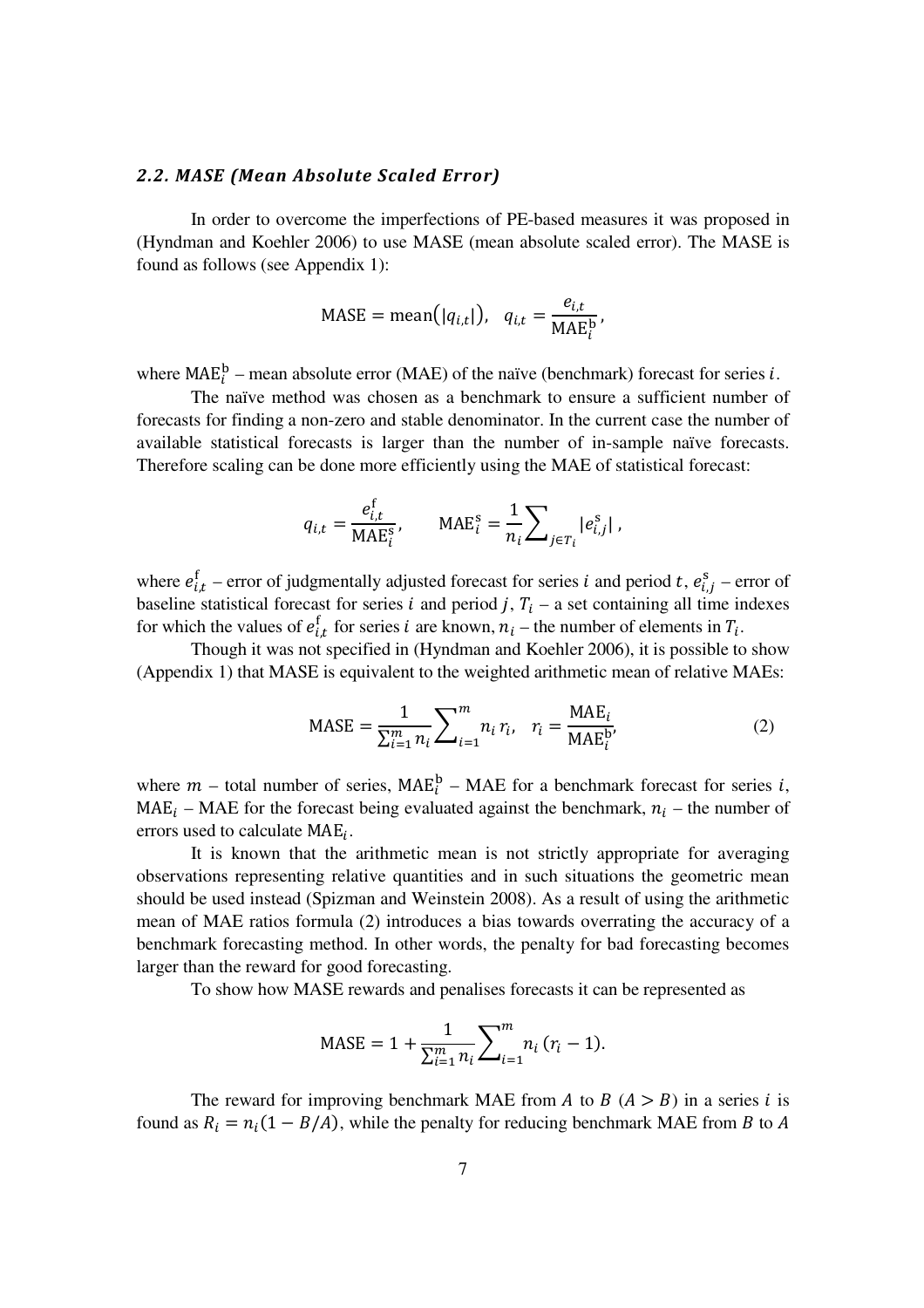in the same series is  $P_i = n_i(B/A - 1)$ . Since  $R_i < P_i$  the reward given for improving benchmark MAE cannot compensate the penalty given for reducing benchmark MAE by the same quantity. As a result, for some datasets it can be the case that  $MASE > 1$ regardless of the choice of the benchmark method, which cannot ensure unambiguity of the comparison of the accuracy of forecasts.

For example, suppose a comparison of accuracy of two forecasting methods is performed across two series ( $m = 2$ ). For the first series the MAE ratio is  $r_1 = 1/2$  and for the second series the MAE ratio is the opposite:  $r_2 = 2/1$ . Averaging the ratios gives  $MASE = \frac{1}{2}(r_1 + r_2) = 1.25$ , which indicates that two methods have different accuracy. Moreover, the benchmark method is superior regardless of which method is chosen as a benchmark.

With regard to the available data the bias introduced by MASE was found to be substantial, especially in case of short series and large differences in accuracies. In addition, using MASE (in the same way as MAPE) results in unstable estimates as the arithmetic mean is severely influenced by extreme cases arising from dividing by relatively small values. In this case outliers occur when dividing by relatively small MAEs of benchmark forecast which can appear in short series.

The next section presents an improved statistic which is more suitable for comparing accuracy of SKU-level forecasts.

#### 3. Recommended Accuracy Evaluation Scheme

By changing the arithmetic mean to the geometric mean in formula (2) it is possible to define an unbiased measure of average relative MAE (ARMAE):

ARMAE = 
$$
\left(\prod_{i=1}^{m} r_i^{n_i}\right)^{1/\sum_{i=1}^{m} n_i}, r_i = \frac{\text{MAE}_i^f}{\text{MAE}_i^s}
$$
, (3)

where MAE<sup>s</sup> is MAE for baseline statistical forecast for series *i*, MAE<sup>f</sup> is MAE for judgmentally adjusted final forecast, other variables have their previous meaning.

This measure is immediately interpretable as it adequately represents the average relative value of MAE and directly shows how adjustments improve/reduce MAE compared to baseline statistical forecast. Obtaining  $ARMAE < 1$  means that on average  $MAE_i^f$  <  $MAE_i^s$  and adjustments improve accuracy, while  $ARMAE > 1$  indicates the opposite. The average percentage improvement in MAE of forecasts is found as  $(1 - ARMAE) \times 100$ .

It also can be used to answer the question 'if for a given series MAE of statistical forecast is  $x$ , what will be the MAE of final forecast for the same series?' by computing  $x \times$  ARMAE. Therefore based on ARMAE it is possible to find a rough estimate of the magnitude of final forecast error on a real scale.

Equivalently, the geometric mean of MAE ratios can be found as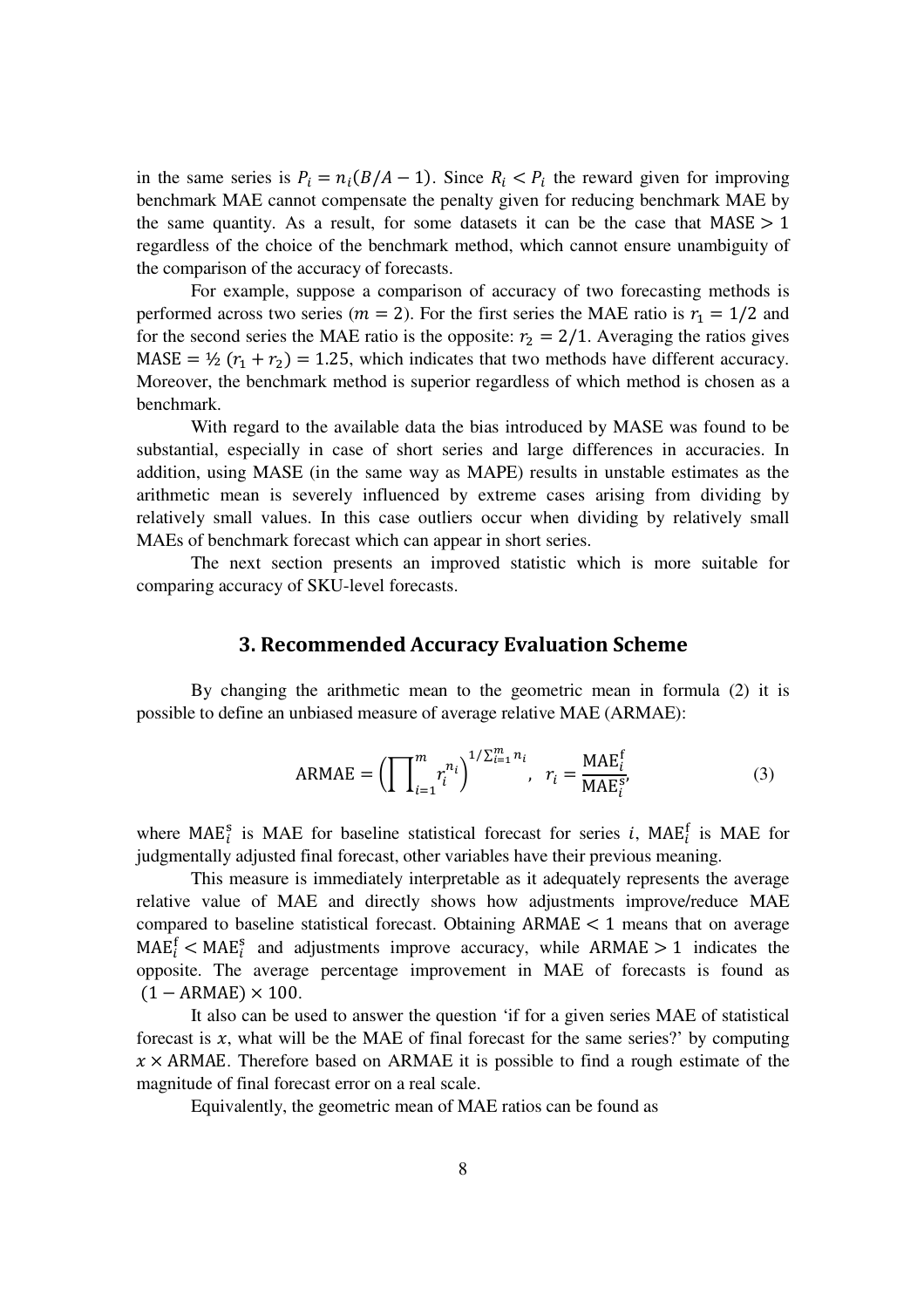$$
ARMAE = \exp\left[\frac{1}{\sum_{i=1}^{m} n_i} \sum_{i=1}^{m} n_i \ln r_i\right].
$$

Therefore obtaining  $\sum_{i=1}^{m} n_i \ln r_i < 0$  means an average improvement of accuracy,  $\sum_{i=1}^{m} n_i \ln r_i > 0$  has the opposite meaning.

Since no scaling by actual values is required, this scheme can applied in cases of low or zero actuals, as well as in cases of zero forecasting errors. Consequently, it is suitable for intermittent demand forecasts. The only limitation is that the MAEs in (3) should be greater than zero for all series.

Thus, the advantages of the recommended accuracy evaluation scheme are that it i) can be easily interpreted, ii) objectively represents the performance of the adjustments (without introduction of additional biases or outliers), iii) is informative and efficiently uses all available information, and iv) is applicable in a wide range of settings with minimal assumptions about the features of the data.

#### 4. Results of Empirical Evaluation

The results of applying the described above measures are shown in Table 1.

|                                             | <b>Positive adjustments</b>    |                      | <b>Negative adjustments</b>    |                      | All nonzero<br>adjustments     |                      |
|---------------------------------------------|--------------------------------|----------------------|--------------------------------|----------------------|--------------------------------|----------------------|
|                                             | <b>Statistical</b><br>forecast | Adjusted<br>forecast | <i>Statistical</i><br>forecast | Adjusted<br>forecast | <i>Statistical</i><br>forecast | Adjusted<br>forecast |
| MAPE, %<br>$(2\% \text{ trim})$             | 30.98                          | 40.56                | 48.71                          | 30.12                | 34.51                          | 37.22                |
| MdAPE, %                                    | 25.48                          | 20.65                | 23.90                          | 17.27                | 24.98                          | 19.98                |
| <b>MASE</b>                                 | 1.00                           | 1.12                 | 1.00                           | 0.86                 | 1.00                           | 1.02                 |
| <b>ARMAE</b>                                | 1.00                           | 0.96                 | 1.00                           | 0.71                 | 1.00                           | 0.90                 |
| Avg. improve-<br>ment in MAE<br>$(1-ARMAE)$ |                                | 0.04                 |                                | 0.29                 |                                | 0.10                 |

**Table 1**: Accuracy of adjustments according to different error measures

For the given dataset a large number of percentage errors have extreme values (>100%) arising from low actual demand values (Fig. 4). Though 2% trimmed MAPE values were used, it is difficult to determine the trim level since there is no indication of what proportion of data will represent the percentage error adequately. As a result, the difference in APEs has a very high dispersion and cannot be used efficiently to assess the improvements in accuracy. It can also be seen that the distribution of APEs is highly skewed.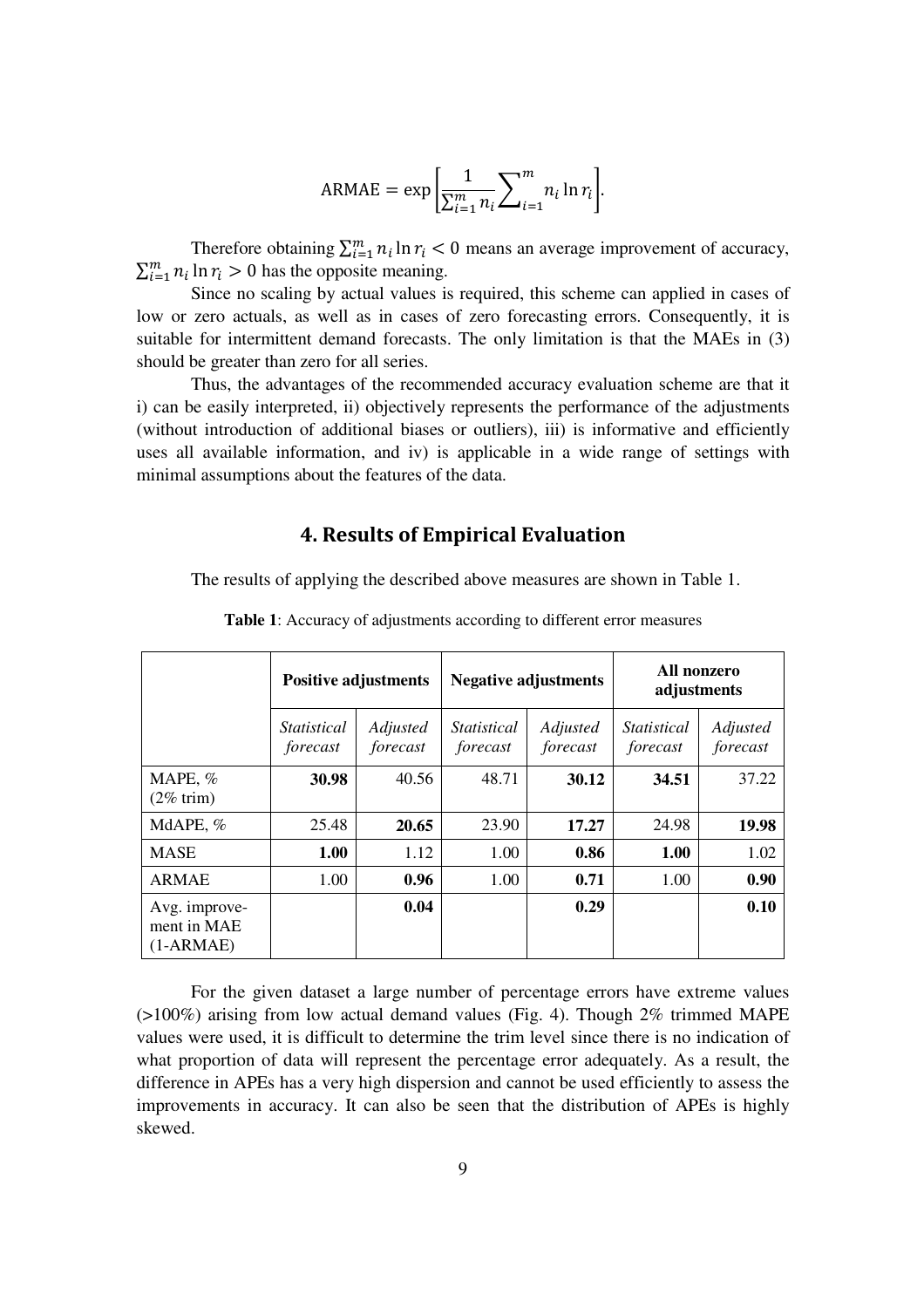

**Figure 4. Box-and-whisker plot for absolute percentage errors (log scale). For the given dataset the range and the variation of percentage errors is extremely high, which makes them difficult to interpret and to analyse.** 

Table 1 shows that MdAPE and MAPE values are different and suggest different conclusions about the effectiveness of adjustments. While MdAPE is resistant to outliers, it is not sufficiently informative as it is insensitive to APEs lying above the median. In addition, the improvement in terms of percentage errors is biased since the improvement on a real scale within each series markedly correlates with the actual value (as was described in Subsection 2.1). Therefore applying percentage errors in the current settings leads to ambiguous results and brings confusion in their interpretation.

Scaled errors found according to the MASE scheme (calculated as described in Subsection 2.2) are also affected by extreme values and have a non-symmetrical distribution (Fig. 5). Outliers commonly occur in short series where MAE of statistical forecast is smaller than the error of judgmental forecast. For adjustments data the lengths of series vary substantially, which makes MASE seriously affected by outliers.



**Figure 5. Box-and-whisker plot for scaled errors found according to the MASE scheme (log scale). Extreme cases arise due to dividing by small values of statistical forecast MAE.**

Average relative MAE represents the effectiveness of adjustments more adequately. This measure gives a directly interpretable meaning and is not affected by extreme cases arising when using the alternative schemes. The sample mean of the logtransformed ratios is not severely influenced by outliers and can by reliably estimated based on the sample data (Fig. 6). Therefore ARMAE can serve as a robust indicator of changes in accuracy.



**Figure 6. Box-and-whisker plot for logarithms of MAE ratios.**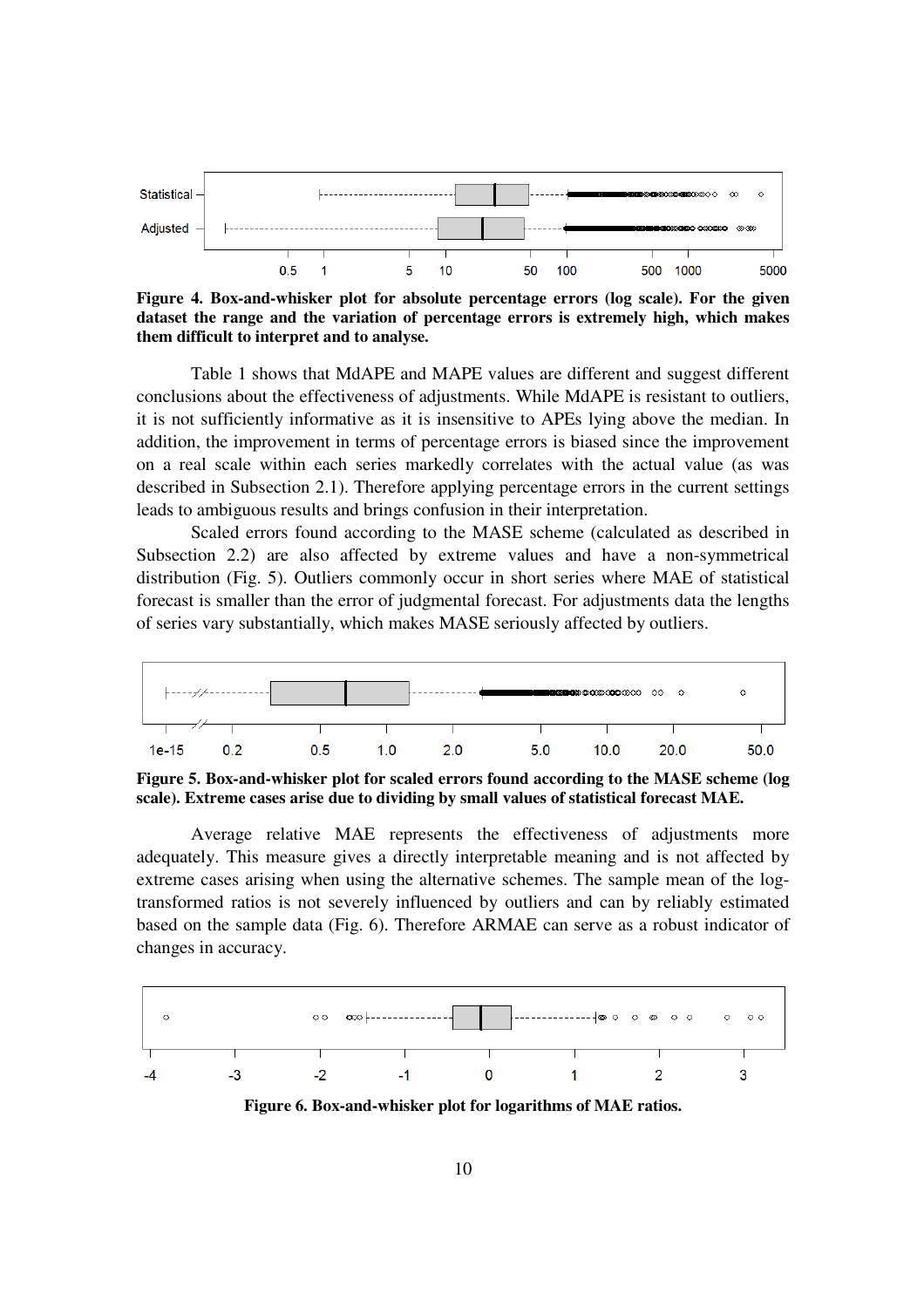While ARMAE shows improvements that correspond to both positive and negative adjustments, according to MAPE and MASE only negative adjustments improve accuracy. ARMAE value indicates that adjustments improve MAE of statistical forecast on average by 10% . Positive adjustments are less accurate than negative adjustments and bring only minor improvements.

To determine if the probability of a successful adjustment is higher than 0.5 a two-sided binomial test was applied. The results are shown in Table 2.

| Adjust-<br>ment sign | <b>Total</b><br>number of<br>adjust-<br>ments | Number of<br>adjustments<br>that improved<br>forecast | p-value | <b>Probability</b><br>of a<br>successful<br>adjustment | 95% confidence<br>interval for the<br>probability of a<br>successful adjustment |       |
|----------------------|-----------------------------------------------|-------------------------------------------------------|---------|--------------------------------------------------------|---------------------------------------------------------------------------------|-------|
| Positive             | 3161                                          | 1662                                                  | 0.004   | 0.526                                                  | 0.508                                                                           | 0.543 |
| Negative             | 1504                                          | 1034                                                  | 0.000   | 0.688                                                  | 0.663                                                                           | 0.711 |
| <b>Both</b>          | 4665                                          | 2696                                                  | 0.000   | 0.578                                                  | 0.564                                                                           | 0.592 |

**Table 2**: Results of a binomial test

According to the obtained p-values in all cases it can be concluded that adjustments improved accuracy of forecasts more frequently rather than reduced it. However, for positive adjustments the probability of success was rather low.

#### 5. Conclusions

Due to the features of SKU-level demand data many well-known error measures cannot be efficiently used to evaluate the effectiveness of adjustments. In particular, the use of percentage errors is not advisable because of a considerable proportion of low actual values which lead to high percentage errors with no direct interpretation for practical use. Moreover, errors corresponding to adjustments of different signs are penalised differently when using percentage errors because forecasting errors correlate both with actual demand values and with the adjustment sign. As a result measures such as MAPE or MdAPE do not give enough information to justify drawing conclusions about the improvements yielded by the use of adjustments. At the same, time it was found that MASE can also induce biases and outliers as a result of using the arithmetic mean to average relative quantities.

In order to overcome the disadvantages of existing measures it is recommended to use average relative MAE which is calculated as the geometric mean of relative MAE values. This scheme allows for objective comparison of forecasts and is more reliable for the analysis of adjustments. For the given dataset the analysis has shown that adjustments improved average relative MAE by approximately 10%.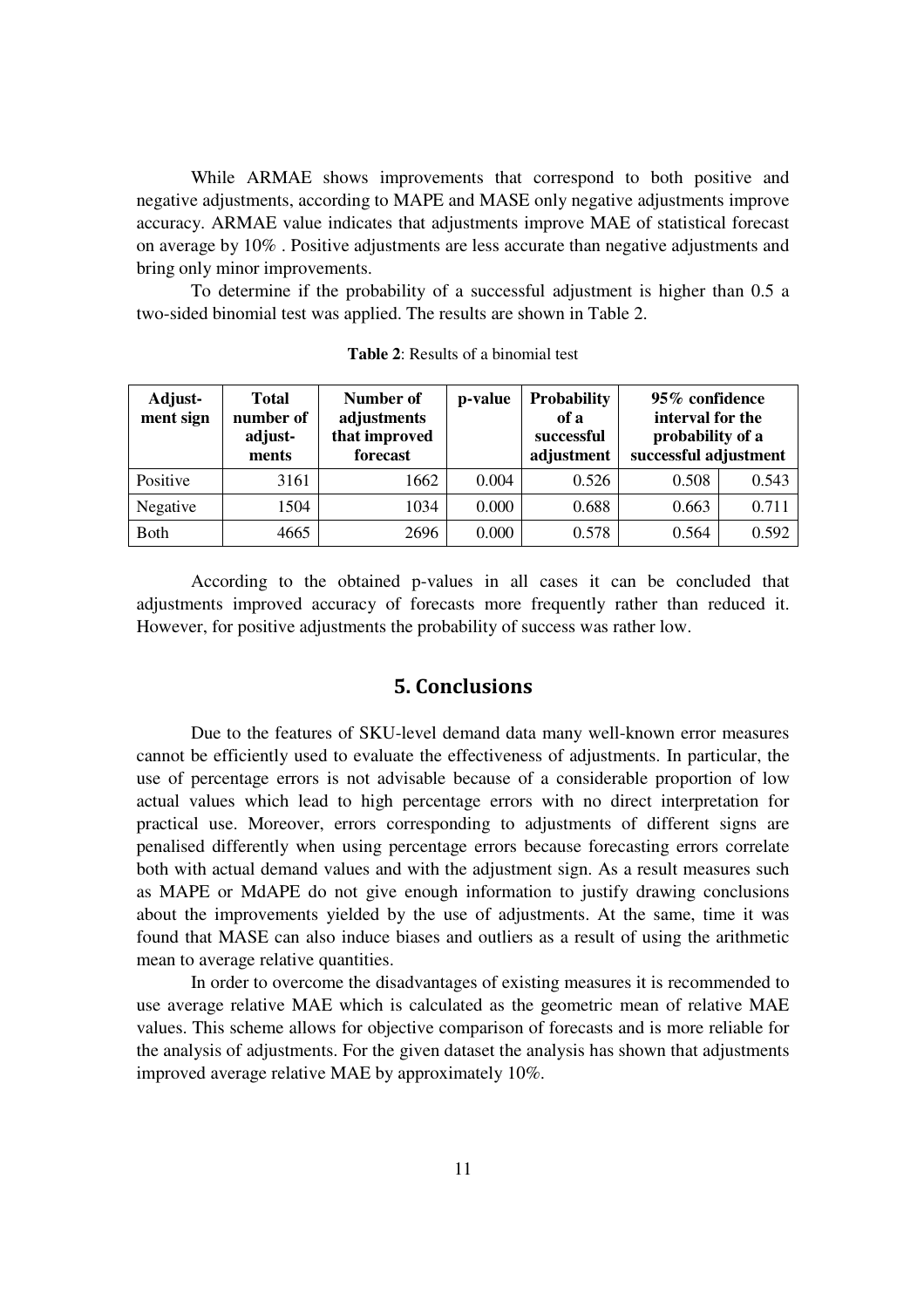# Appendix A

According to (Hyndman and Koehler 2006) for the scenario when forecasts are made from varying origins but with a constant horizon the scaled error is defined as<sup>1</sup>

$$
q_{i,t} = \frac{e_{i,t}}{\text{MAE}_i^{\text{b}}}, \quad \text{MAE}_i^{\text{b}} = \frac{1}{l_i - 1} \sum_{j=2}^{l_i} |Y_{i,j} - Y_{i,j-1}|,
$$

where  $MAE_i^b$  – MAE from the benchmark (naïve) method for series *i*,  $e_{i,t}$  – error of a forecast being evaluated against the benchmark for series i and period t,  $l_i$  – number of elements in series *i*,  $Y_{i,j}$  – actual value observed at time *j* for series *i*.

Let the mean absolute scaled error (MASE) be calculated by averaging absolute scaled errors across time periods and time series:

$$
\text{MASE} = \frac{1}{\sum_{i=1}^{m} n_i} \sum_{i=1}^{m} \sum_{t=1}^{n_i} \frac{|e_{i,t}|}{\text{MAE}_i^{b'}}
$$

where  $n_i$  – number of errors  $e_{i,t}$  in series i used to calculate MASE,  $m$  – total number of time series.

Then

$$
MASE = \frac{1}{\sum_{i=1}^{m} n_i} \sum_{i=1}^{m} \sum_{t=1}^{n_i} \frac{|e_{i,t}|}{MAE_i^b}
$$
  
= 
$$
\frac{1}{\sum_{i=1}^{m} n_i} \sum_{i=1}^{m} \frac{\sum_{t=1}^{n_i} |e_{i,t}|}{MAE_i^b}
$$
  
= 
$$
\frac{1}{\sum_{i=1}^{m} n_i} \sum_{i=1}^{m} n_i \frac{\frac{1}{n_i} \sum_{t=1}^{n_i} |e_{i,t}|}{MAE_i^b}
$$
  
= 
$$
\frac{1}{\sum_{i=1}^{m} n_i} \sum_{i=1}^{m} n_i r_i, \quad r_i = \frac{MAE_i}{MAE_i^b}
$$

where  $MAE_i - MAE$  for the forecast being evaluated against the benchmark,  $n_i$  – number of errors used to calculate  $MAE_i$ .

The formula corresponds to the software implementation described in (Hyndman and Khandakar 2008).